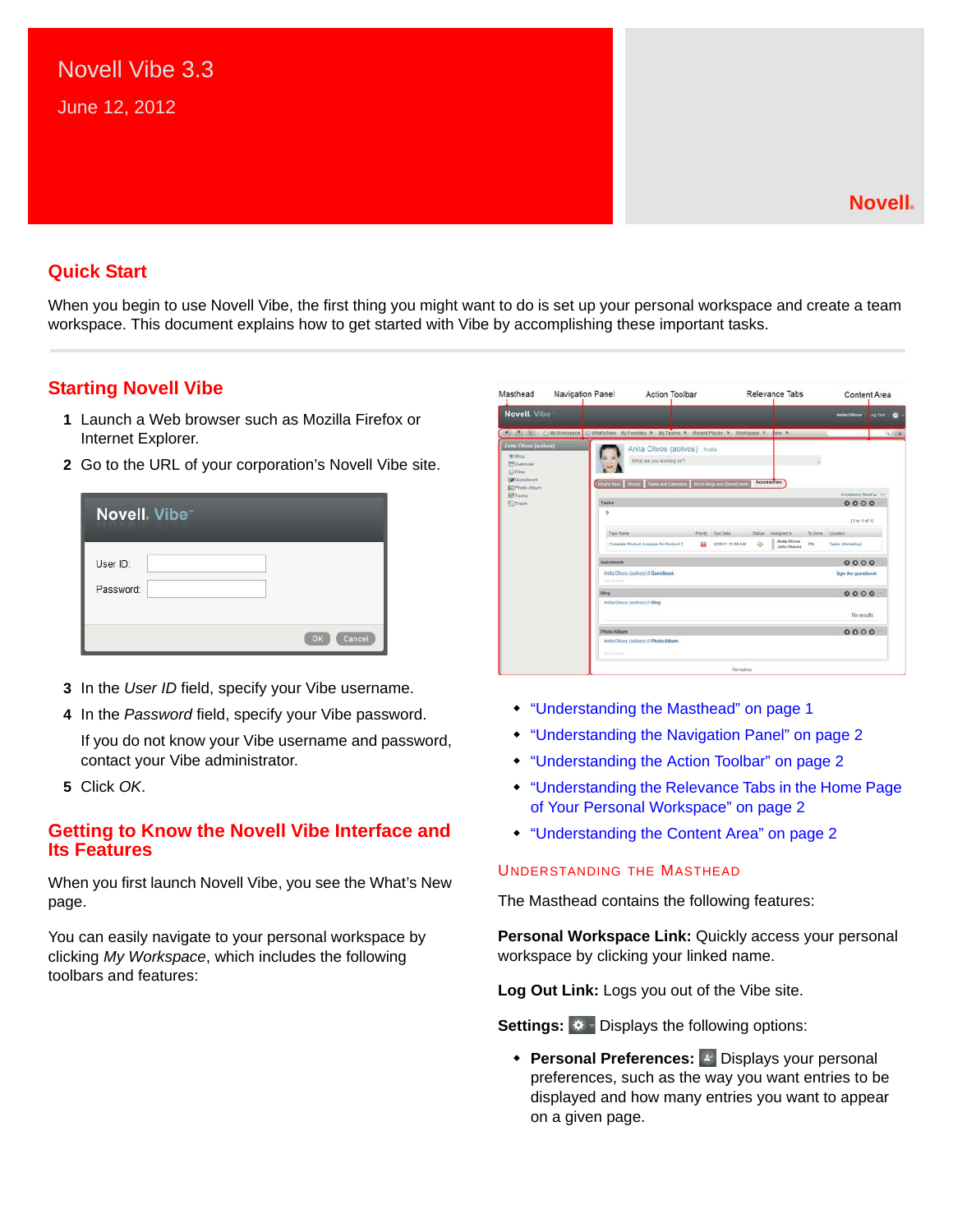- **News Feed:** Displays live feeds of the latest entries in your teams, places you are following, or across the entire site.
- **Vibe Resource Library: E** Displays the Vibe Resource Library, which includes additional information and resources, including downloadable custom forms and workflows, relevant articles, and more.
- **Help:** Displays the Vibe Help documentation.

## <span id="page-1-0"></span>UNDERSTANDING THE NAVIGATION PANEL

The Navigation panel contains a navigation tree that displays the current workspace and all sub-workspaces and sub-folders.

## <span id="page-1-1"></span>UNDERSTANDING THE ACTION TOOLBAR

The Action toolbar contains the following features:

**Expand/Contract Navigation Panel Icon: 4 Hides and** displays the Navigation panel.

**Expand/Contract Masthead Icon:**  $\triangle$  **Hides and displays** the Masthead.

**Workspace Toolbar Icon: & Displays the Workspace** toolbar, which enables you to quickly navigate to any location where you have appropriate rights.

**My Workspace:** Displays your personal workspace.

**What's New:** Displays the What's New page, where you can quickly see what's new in your teams, favorite places, and more.

**My Favorites:** Enables you to add a place as a favorite, or to quickly visit your favorite places on the Vibe site.

**My Teams:** Displays links to all of the team workspaces where you are a member.

**Recent Places:** Displays the places that you have most recently visited.

**Workspace:** (This option is displayed only when you are viewing a workspace.) Provides various functions that enable you to manage the workspace, including adding new folders, managing access control, configuring the workspace, and more.

**Folder:** (This option is displayed only when you are viewing a folder.) Provides various functions that enable you to manage the folder, including adding new folders, managing access control, configuring the folder, and more.

**View:** Enables you to accomplish various tasks, such as seeing what's new or unread in the workspace or folder, viewing who has access, viewing the Vibe clipboard, and accessing the Vibe Trash.

**Search:** Enables you to search the entire site for entries, places, and people. You can locate subject-matter experts, or see what information is available concerning a particular topic.

Click the *Search Options* icon  $\bullet$  if you want to specifically search for a person, place, or a tag. You can also use a saved search or perform an Advanced Search.

### <span id="page-1-2"></span>UNDERSTANDING THE RELEVANCE TABS IN THE HOME PAGE OF YOUR PERSONAL WORKSPACE

The home page of your personal workspace contains various tabs that are designed to help facilitate your work. Use these tabs as a central location where you can quickly be informed of new entries, upcoming tasks, your daily meetings, and more.

**What's New:** Enables you to quickly see new entries in your teams, places you are following, or across the entire site.

**Recent:** Enables you to view entries that you have recently posted, and entries that you have recently visited. You can view who has recently visited your workspace, as well as see your personal tags.

**Tasks and Calendars:** Enables you to view tasks that are assigned to you, as well as today's events from the calendars you are following.

**Micro-Blogs and Shared Items:** Enables you to view the micro-blog entries of the people you are following, as well as items that people have shared with you.

**Accessories:** Contains an Accessory panel that lists entries from your Guestbook, Blog, and Photo Album folders.

### <span id="page-1-3"></span>UNDERSTANDING THE CONTENT AREA

The Content Area in Vibe is where the majority of information is displayed, such as workspaces, folders, and entries.

# **Setting Up Your Personal Workspace**

Before you take advantage of all of the features and functionality of Novell Vibe, you might want to customize your personal workspace.

- ["Modifying Your Profile" on page 3](#page-2-0)
- ["Branding Your Workspace" on page 3](#page-2-1)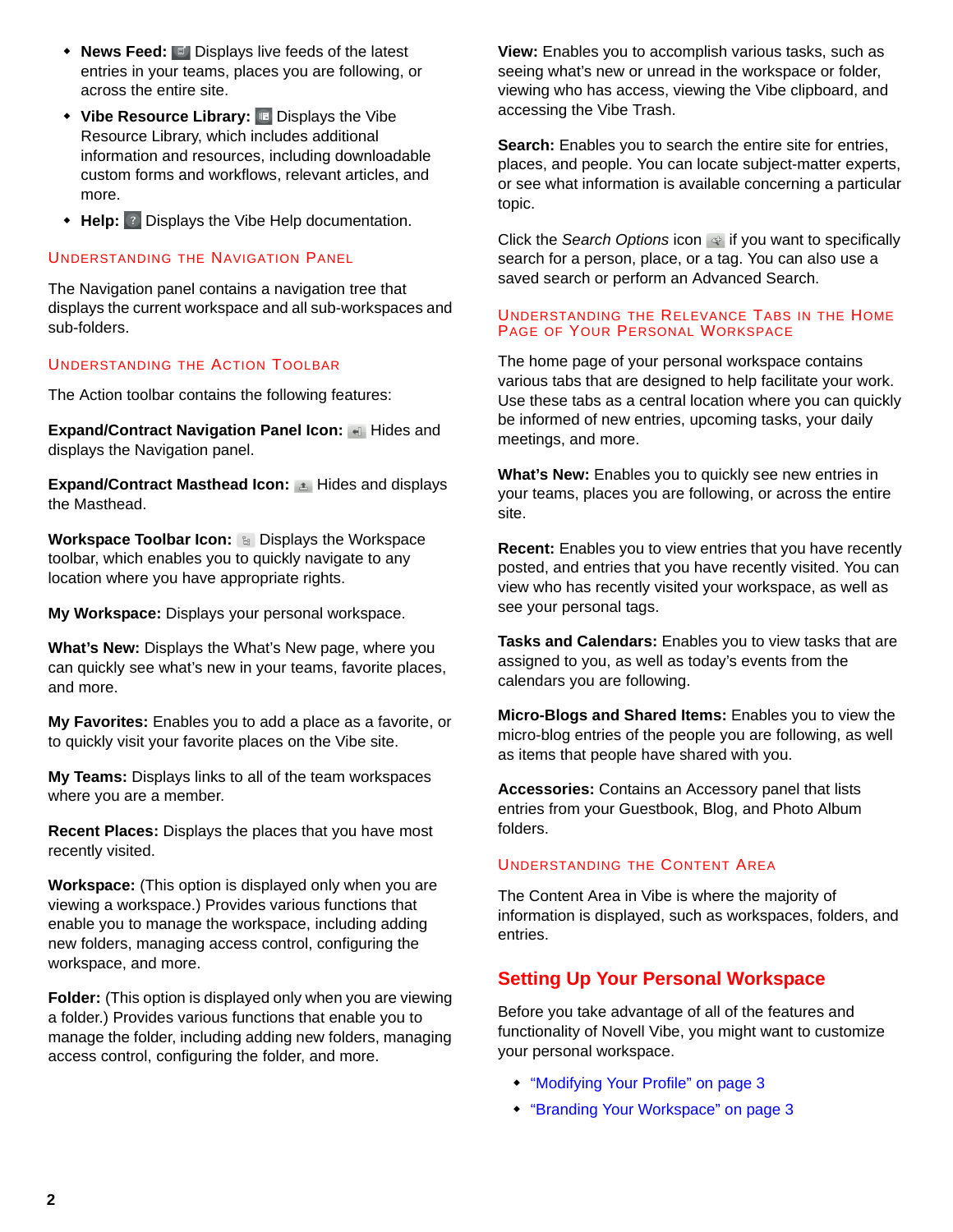### <span id="page-2-0"></span>MODIFYING YOUR PROFILE

You might need to manually update your profile in order for important contact information to be seen, such as your email address, phone number, time zone, and picture.

Another reason to modify your profile is to publicize your skills and past experience to other Vibe users. One advantage of Vibe is the ability to find experts on any subject within your organization. You, as a Vibe user, have the ability to be a subject-matter expert.

**NOTE**: If you are unable to modify your personal information (such as your Vibe password) as described in this section, it is probably because your personal information is being synchronized from an external directory server. You must consult your Vibe administrator to make changes.

- **1** In the home page of your personal workspace, click the *Profile* link next to your name and avatar.
	- or

Click your *Presence* icon **b**, located next to any entry that you have created or modified, then click *Profile*.

Your profile is displayed.

If you are a new user, your profile probably does not currently contain much information.

**2** Click *Edit* in the upper right corner of the profile.

The User page is displayed.

- **3** Change your password, e-mail address, phone number, time zone, language of the interface, upload a picture, and more.
- **4** When you are finished modifying your profile, click *OK*.

### <span id="page-2-1"></span>BRANDING YOUR WORKSPACE

Adding a personal brand to your workspace can enhance the appearance of your workspace and make you feel more at home.

- **1** Navigate to your personal workspace.
- **2** Click *Workspace* > *Brand Workspace*.

The Workspace/Folder Branding dialog box is displayed.

**3** Specify the following information to create your desired brand:

**Use Branding Image:** Select this option if you want to use the drop-down list to select an existing image, or click the *Browse* icon **to browse** to an image on your computer's file system.

**Use Advanced Branding:** Select this option, then click *Advanced* if you want to create a brand that includes advanced features, such as a YouTube video.

You can add a YouTube video in your branding section by clicking the *Video* icon **日**.

**Background Image:** Click the *Browse* icon to to browse to an image on your computer's file system. The provided drop-down list contains images only if you are branding a team workspace and if you have attached images to the workspace

The background image is displayed behind your regular branding.

**Stretch Image:** Stretches the background image so that it occupies the entire branding area.

If you stretch your background image, the image overrides any background color that you have set.

**Background Color:** Adds a background color that occupies the entire branding area. To change the background color, click the color name to the right of this field, select the new color, then click *OK*.

If you added a background image and stretched the image, the background color is not displayed.

**Text Color:** Changes the text color of the workspace name in the upper right corner of the branding area. To change the text color, click the color name to the right of this field, select the new color, then click *OK*.

**Clear branding:** Click this option to clear all of your current branding selections.

**4** Click *OK*.

Your workspace now displays the brand that you created.

## **Creating a Team Workspace**

By default, everyone in Novell Vibe has rights to create a team workspace.

Team workspaces are the most common type of workspaces. They facilitate team objectives by enabling team members to quickly share files, share ideas, and work together more efficiently and effectively.

To create a team workspace:

**1** Click the *Browse* icon **in** in the Action toolbar, then expand *Home Workspace* in the Workspace tree.

The Home Workspace directory is the highest-level folder in the workspace tree, and might be named something specific to your organization.

- **2** Click *Team Workspaces*.
- **3** Click *Add a Team Workspace*.

The Add a Team Workspace page is displayed.

If you do not see the *Add a Team Workspace* option, your site administrator has not permitted you to create a new workspace at this level. Continue to expand the workspace tree, following the path of your organizational unit, click the name of the directory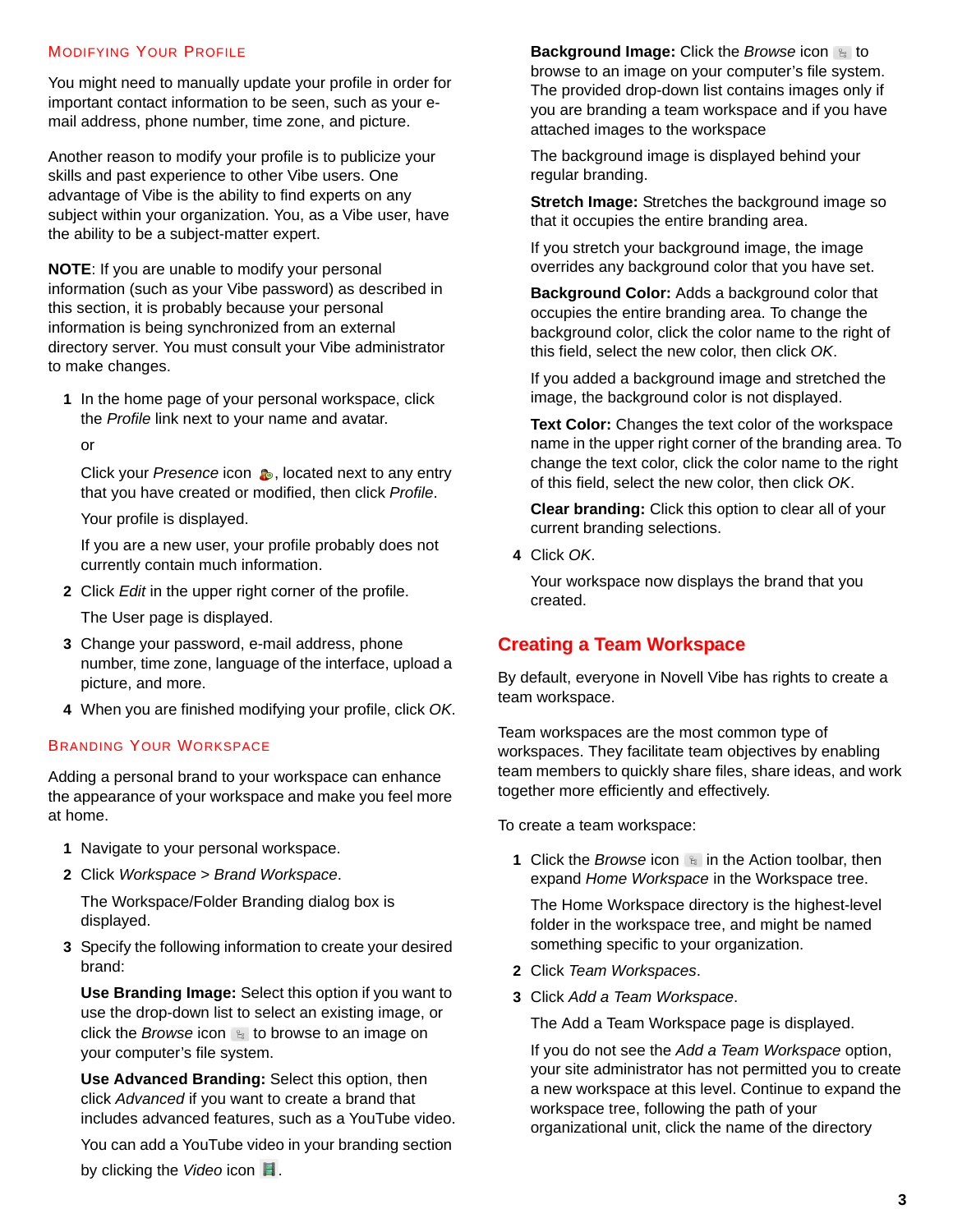where you want to create the new team workspace, then click *Workspace* > *New Workspace*. Ensure that you select *Team Workspace* in the *Workspace* section.

**4** Specify the following information:

**Title:** Provide a title for the workspace.

**Team Members:** Specify the team members.

You can specify individual users, entire groups, or add names that are on your clipboard.

**Workspace Folders:** Select the folders that you want the workspace to contain.

If you later decide that you want to add additional folders, you can add them at any time.

**Announcement:** (Optional) Select the check box, then type a message in the *Announcement Text* field.

This message informs team members about the existence of the workspace, and can also explain the value of the workspace.

**5** Click *OK* to create the new workspace.

## **Using Novell Vibe Folders**

Novell Vibe includes multiple types of folders that enable you to organize the various kinds of information in your workspaces.

- ["Discussion" on page 4](#page-3-0)
- ["Blog" on page 4](#page-3-1)
- ["Calendar" on page 4](#page-3-2)
- ["Guestbook" on page 4](#page-3-3)
- ["Files" on page 4](#page-3-4)
- ["Milestones" on page 4](#page-3-5)
- ["Micro-Blog" on page 4](#page-3-6)
- ["Mirrored Files" on page 4](#page-3-7)
- ["Photo Album" on page 5](#page-4-1)
- ["Surveys" on page 5](#page-4-2)
- ["Tasks" on page 5](#page-4-3)
- ["Wiki" on page 5](#page-4-0)

#### <span id="page-3-0"></span>**DISCUSSION**

Use discussions as a way of obtaining comments and feedback to questions and thoughts that you might have. You can start general discussion threads in the Discussion folder in your personal workspace. For discussion threads that are more specific to a project and team, start the discussion thread in the Discussion folder of an appropriate team workspace.

#### <span id="page-3-1"></span>BLOG

Blogs are a good way to express your thoughts about topics that are important to you. For example, if you are working on a project and are responsible for a certain aspect of that project, you can update your team on your individual progress by posting a blog in the Blog folder in the team workspace.

#### <span id="page-3-2"></span>**CALENDAR**

Vibe enables you to create a Calendar folder in any workspace that you desire. You can maintain a personal calendar in your personal workspace, and then add separate calendars in your team workspaces to keep track of events that are specific to that team.

#### <span id="page-3-3"></span>**GUESTBOOK**

The Guestbook folder in Vibe is a place to store all of your guestbook entries. By default, users can sign your Guestbook by clicking the *Overview* tab on the home page of your personal workspace. This is a quick way for your friends and co-workers to communicate with you.

#### <span id="page-3-4"></span>FILES

Files folders in Vibe make it easy to store and keep track of your files. You can store personal files in the Files folder in your personal workspace, and team-related files in your individual team folders. This makes it easy to share files with your teammates and others who might be interested in viewing them.

#### <span id="page-3-5"></span>MILESTONES

Milestones folders track the progress of several Tasks folders. Milestones folders are most often used in Project Management workspaces, although they can also be used in other workspaces.

#### <span id="page-3-6"></span>MICRO-BLOG

The Micro-Blog folder in Vibe is a place to store all of your micro-blog entries. Use the Micro-Blog feature to capture quick personal notes, or to inform others of what you are currently working on. This provides a greater transparency, so those you work with know what you are doing, and how they might offer assistance to help you accomplish your tasks.

You can navigate to someone else's Micro-Blog folder to see what they have been working on, and possibly provide help by sharing your knowledge and experience.

#### <span id="page-3-7"></span>**MIRRORED FILES**

Mirrored Files folders use a reference to a file system on an external server, instead of the Vibe file system where other Vibe information is stored. Mirrored Files folders can reference any WebDAV or local file path.